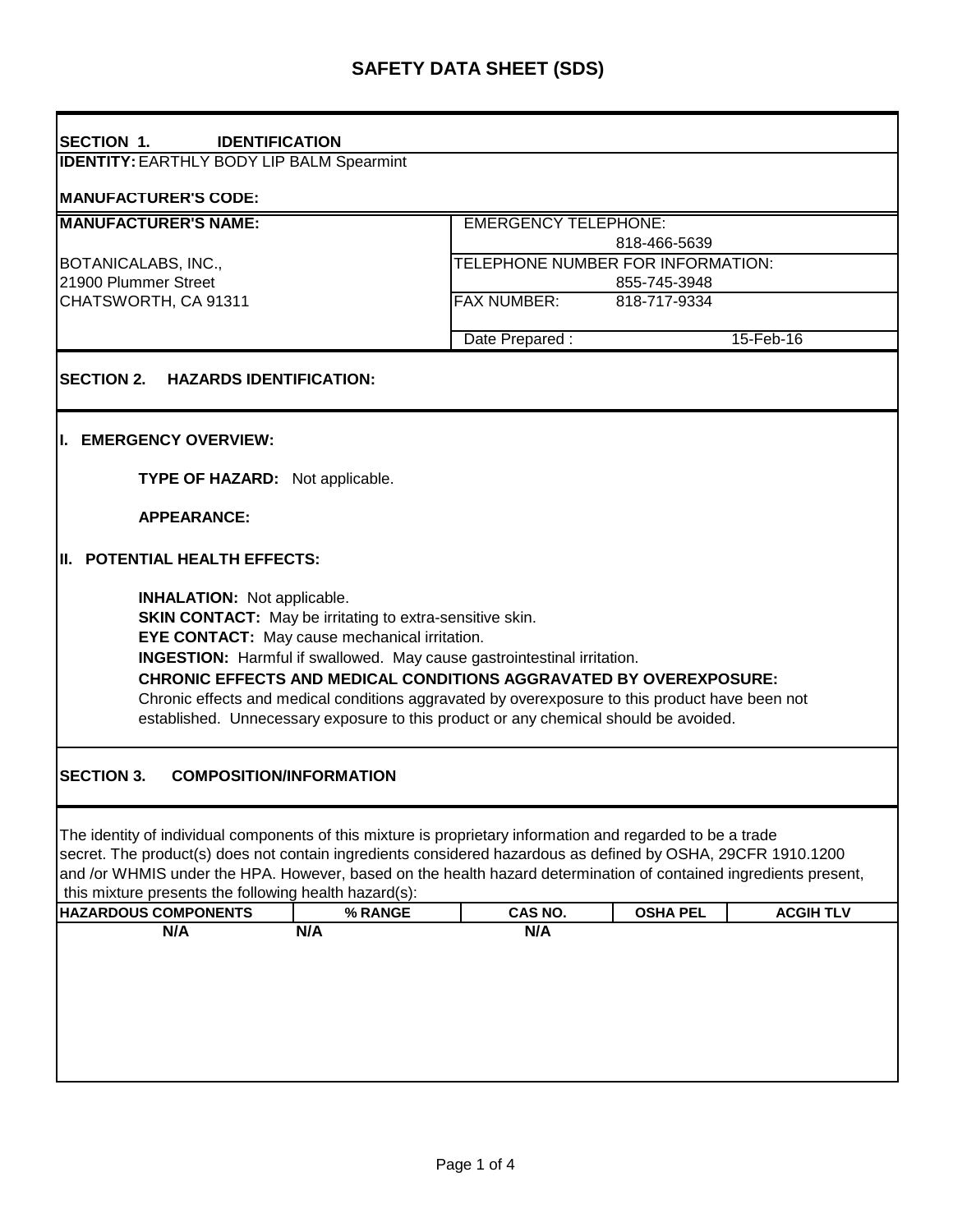## **SAFETY DATA SHEET (SDS)**

| <b>MANUFACTURER'S NAME:</b><br>BotanicaLabs, INC., 21900 Plummer Street CHATSWORTH CA 91311                                                                                     |  |  |  |  |  |
|---------------------------------------------------------------------------------------------------------------------------------------------------------------------------------|--|--|--|--|--|
| <b>INFORMATION/EMERGENCY NO.</b><br>818-466-5639<br><b>EARTHLY BODY LIP BALM Spearmint</b><br><b>NAME OF PRODUCTS:</b>                                                          |  |  |  |  |  |
| <b>SECTION 4.</b><br><b>FIRST AID MEASURES:</b>                                                                                                                                 |  |  |  |  |  |
| Not applicable.<br><b>INHALATION:</b>                                                                                                                                           |  |  |  |  |  |
| SKIN: If irritation is experienced, wash exposed area thoroughly with water. If irritation persists, get<br>medical assistance.                                                 |  |  |  |  |  |
| <b>EYES:</b> Flush with plenty of water for 15 minutes, if irritation persists, get medical assistance.                                                                         |  |  |  |  |  |
| <b>INGESTION:</b> Do not induce vomiting, drink 3-4 glasses of water. Get prompt medical attention.                                                                             |  |  |  |  |  |
| <b>SECTION 5.</b><br><b>FIRE FIGHTING MEASURES:</b>                                                                                                                             |  |  |  |  |  |
| not flammable<br><b>FLASH POINT: not applicable</b><br><b>FLAMMABILITY CLASSIFICATION:</b>                                                                                      |  |  |  |  |  |
| Foam, $CO2$ , water fog, sand/earth.<br><b>EXTINGUISHING MEDIA:</b>                                                                                                             |  |  |  |  |  |
| <b>UNUSUAL FIRE AND EXPLOSION HAZARDS:</b> Not applicable.                                                                                                                      |  |  |  |  |  |
| SPECIAL FIRE FIGHTING PROCEDURES: Must wear NIOSH approved self-contained breathing<br>apparatus and protective clothing. Cool fire exposed container with water spray.         |  |  |  |  |  |
| <b>SECTION 6.</b><br><b>ACCIDENTAL RELEASE MEASURES:</b>                                                                                                                        |  |  |  |  |  |
| STEPS TO BE TAKEN IN CASE MATERIAL IS RELEASED OR SPILLED: Caution! Floor may become<br>slippery. Absorb spilled material with inert material such as sawdust, sand or earth.   |  |  |  |  |  |
| <b>DISPOSAL METHOD:</b> Sweep up and dispose of in accordance with Federal, State and local regulations.                                                                        |  |  |  |  |  |
| <b>SECTION 7.</b><br><b>HANDLING AND STORAGE:</b>                                                                                                                               |  |  |  |  |  |
| <b>USAGE PRECAUTIONS:</b> Use as directed.                                                                                                                                      |  |  |  |  |  |
| <b>STORAGE PRECAUTIONS:</b> Protect containers against physical damage. Keep closed until used.<br>Store in a dry place at ambient temperatures. Keep out of reach of children. |  |  |  |  |  |
| <b>OTHER PRECAUTION:</b><br>N/A                                                                                                                                                 |  |  |  |  |  |
|                                                                                                                                                                                 |  |  |  |  |  |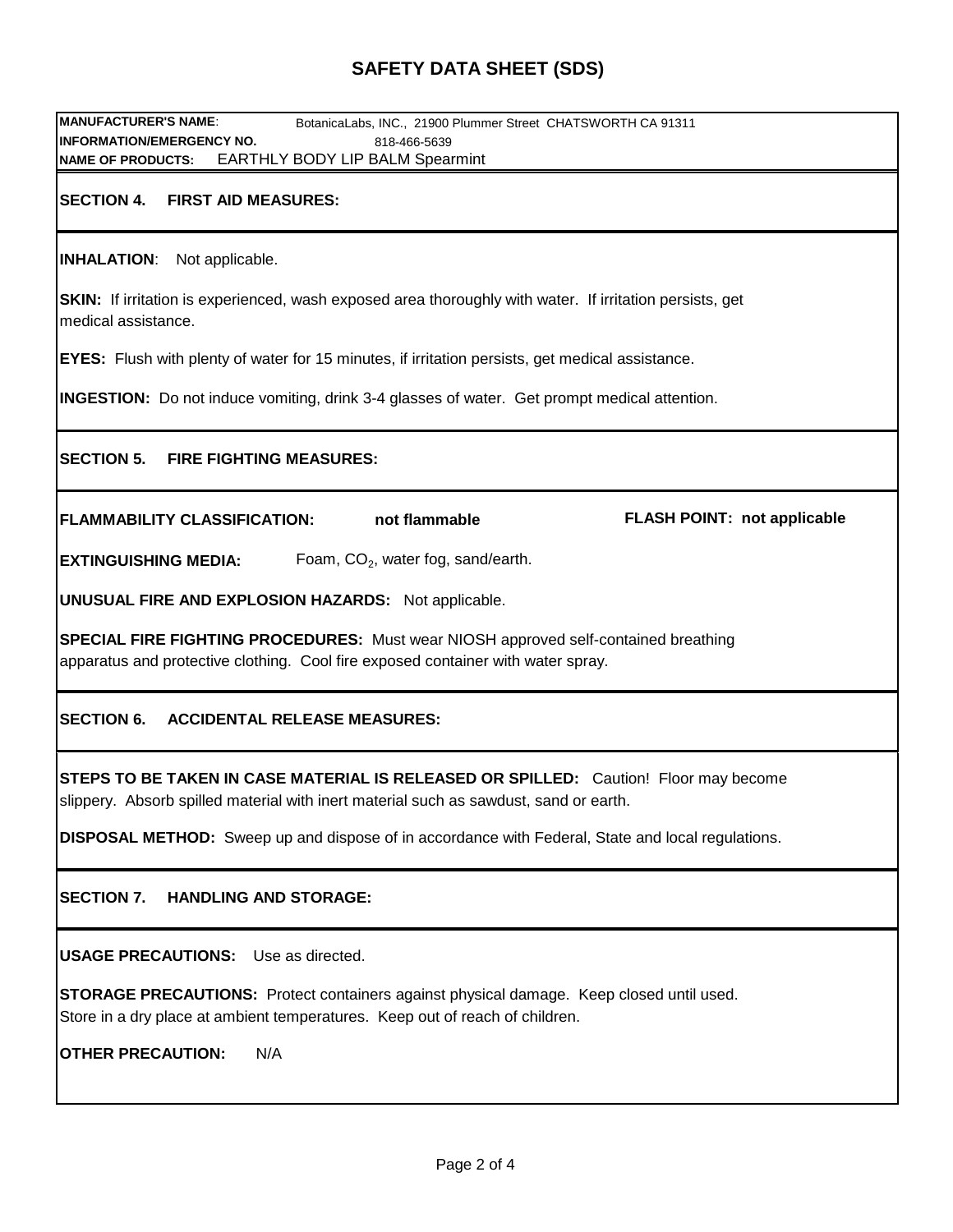## **SAFETY DATA SHEET (SDS)**

| <b>MANUFACTURER'S NAME:</b>                                                                                            |                                 | BotanicaLabs, INC., 21900 Plummer Street CHATSWORTH CA 91311                                                                                                                                                                                                                                                              |                         |  |  |  |
|------------------------------------------------------------------------------------------------------------------------|---------------------------------|---------------------------------------------------------------------------------------------------------------------------------------------------------------------------------------------------------------------------------------------------------------------------------------------------------------------------|-------------------------|--|--|--|
| <b>INFORMATION/EMERGENCY NO.</b>                                                                                       | 818-466-5639                    |                                                                                                                                                                                                                                                                                                                           |                         |  |  |  |
| <b>NAME OF PRODUCTS:</b>                                                                                               | EARTHLY BODY LIP BALM Spearmint |                                                                                                                                                                                                                                                                                                                           |                         |  |  |  |
| <b>SECTION 8.</b><br><b>EXPOSURE CONTROLS AND PERSONAL PROTECTION:</b>                                                 |                                 |                                                                                                                                                                                                                                                                                                                           |                         |  |  |  |
| <b>ENGINEERING CONTROL:</b>                                                                                            | Not required.                   |                                                                                                                                                                                                                                                                                                                           |                         |  |  |  |
| <b>RESPIRATION PROTECTION:</b> Not applicable.                                                                         |                                 |                                                                                                                                                                                                                                                                                                                           |                         |  |  |  |
| <b>PROTECTIVE GLOVES: Not required.</b>                                                                                |                                 |                                                                                                                                                                                                                                                                                                                           |                         |  |  |  |
| <b>EYE AND FACE PROTECTION: Not required.</b>                                                                          |                                 |                                                                                                                                                                                                                                                                                                                           |                         |  |  |  |
| <b>HYGIENIC WORK PRACTICES:</b> No special practices noted. No eating or drinking while working with<br>this material. |                                 |                                                                                                                                                                                                                                                                                                                           |                         |  |  |  |
| <b>SECTION 9.</b><br>PHYSICAL AND CHEMICAL PROPERTIES:                                                                 |                                 |                                                                                                                                                                                                                                                                                                                           |                         |  |  |  |
| <b>BOILING RANGE:</b>                                                                                                  | <b>VAPOR DENSITY:</b>           | <b>XHEAVIER</b>                                                                                                                                                                                                                                                                                                           | <b>LIGHTER THAN AIR</b> |  |  |  |
| Not determined.<br><b>EVAPORATION RATE:</b>                                                                            |                                 | <b>FASTER X SLOWER, THAN ETHER</b>                                                                                                                                                                                                                                                                                        |                         |  |  |  |
| <b>APPEARANCE:</b><br><b>OPAQUE WAX</b>                                                                                |                                 |                                                                                                                                                                                                                                                                                                                           |                         |  |  |  |
| <b>ODOR/TASTE:</b><br><b>CHARACTERISTIC</b>                                                                            |                                 |                                                                                                                                                                                                                                                                                                                           |                         |  |  |  |
| <b>SOLUBILITY IN WATER:</b><br><b>INSOLUBLE</b>                                                                        |                                 |                                                                                                                                                                                                                                                                                                                           |                         |  |  |  |
| N/A<br>pH (range):                                                                                                     |                                 |                                                                                                                                                                                                                                                                                                                           |                         |  |  |  |
| <b>Specific Gravity:</b><br>0.92                                                                                       |                                 |                                                                                                                                                                                                                                                                                                                           |                         |  |  |  |
| VISCOSITY (range): N/A                                                                                                 |                                 |                                                                                                                                                                                                                                                                                                                           |                         |  |  |  |
| <b>SECTION 10.</b><br><b>STABILITY AND REACTIVITY:</b>                                                                 |                                 |                                                                                                                                                                                                                                                                                                                           |                         |  |  |  |
| STABILITY: UNSTABLE<br><b>STABLE</b><br>X.                                                                             |                                 |                                                                                                                                                                                                                                                                                                                           |                         |  |  |  |
| <b>INCOMPATIBILITY (MATERIALS TO AVOID):</b><br>Strong acids and oxidizing agents.                                     |                                 |                                                                                                                                                                                                                                                                                                                           |                         |  |  |  |
| <b>HAZARDOUS DECOMPOSITION PRODUCTS:</b><br>None                                                                       |                                 |                                                                                                                                                                                                                                                                                                                           |                         |  |  |  |
| HAZARDOUS POLYMERIZATION: ___ MAY OCCUR                                                                                |                                 | <b>WILL NOT OCCUR</b><br>$\mathsf{X}$ and $\mathsf{X}$ and $\mathsf{X}$ are $\mathsf{X}$ and $\mathsf{X}$ are $\mathsf{X}$ and $\mathsf{X}$ are $\mathsf{X}$ and $\mathsf{X}$ are $\mathsf{X}$ and $\mathsf{X}$ are $\mathsf{X}$ and $\mathsf{X}$ are $\mathsf{X}$ and $\mathsf{X}$ are $\mathsf{X}$ and $\mathsf{X}$ are |                         |  |  |  |
| <b>CONDITIONS TO AVOID:</b> Extreme temperatures.                                                                      |                                 |                                                                                                                                                                                                                                                                                                                           |                         |  |  |  |